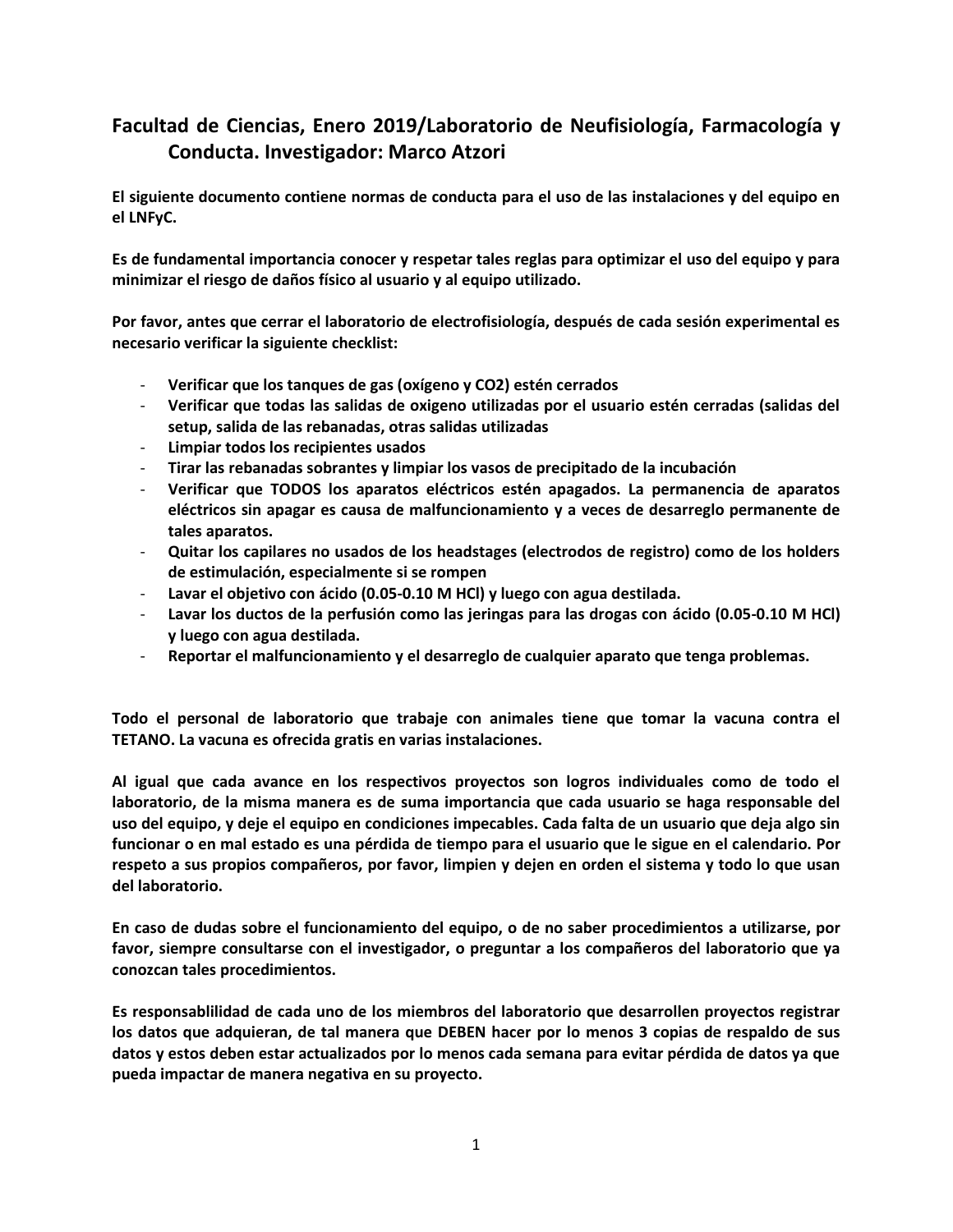**Abajo vienen unas reglas de seguridad (en inglés) que es buena norma respetar, y también unos tips para avanzar más rápidamente con las mediciones de patch-clamp. Les tomara' entre 30 y 60 minutos leer las instrucciones y normas abajo. Les pido por favor, que se tomen su tiempo para leerlas, porque así se podrán ahorrar mucho más tiempo en la ejecución de sus proyectos. Con gusto les traduciré el contenido si es necesario. Enfóquense especialmente en la segunda parte, la parte específica para el laboratorio.**

# **Site Specific Safety and Training Rules**

**The Laboratory Safety Standard further requires that the employee's supervisor provide training, which covers the specific topics described in the checklist below. This training must be provided at the time of the student or employee's initial assignment, on a refresher basis and upon updating procedures. A current copy of this signed form must be on file for each laboratory student or worker with Environmental Health & Safety.** 

**Requirements for Site-Specific Training:** Each Principal Investigator/Laboratory Supervisor should conduct laboratory-specific training. This checklist may be used to assist employers with the laboratoryspecific training requirements. Students and employees operating in the laboratory are required to 1) review the following material safety information, 2) know materials and equipment stored or dealt with in the laboratory, procedures for related experimental protocols, and 3) take of necessary precautions to avoid any risks associated with operating such materials, protocols and equipment:

- **Safety Handbooks, Material Safety Data Sheet (MSDS) , Laboratory-Specific Standard Operating Procedures**
	- Review contents of Chemical Safety Handbook
	- $\Box$  Review procedures for how to access MSDS
	- $\Box$  Review laboratory-specific procedures, equipment in use

# **Chemical Inventory**

- □ Review chemicals used and define hazards
- $\Box$  Safe handling, locations for storage and segregation of hazardous chemicals, container labeling
- **Compressed Gas Cylinders / Liquid Nitrogen** 
	- $\Box$  Inspection, storage, labeling, and handling of cylinders

# **Emergency Information**

- $\Box$  Review location of fire extinguishers, fire alarm pull stations, safety showers, eyewash stations, first aid supplies
- Review Laboratory-Specific Evacuation Plan alarm activation, building evacuation & reentry procedures, equipment shutdown procedures, and special consideration for non-fire hazards (poisons, corrosives, irritants, radioactive materials, biological hazards)

# **Chemical Waste Management Procedures**

- □ Selection of Containers, Labeling, Secondary Containment
- Laboratory's Storage Location for Hazardous Waste
- □ How to Request a Chemical Pick-Up

# **Chemical Purchasing/Procurement**

Review UTHSCSA Procurement Card Policy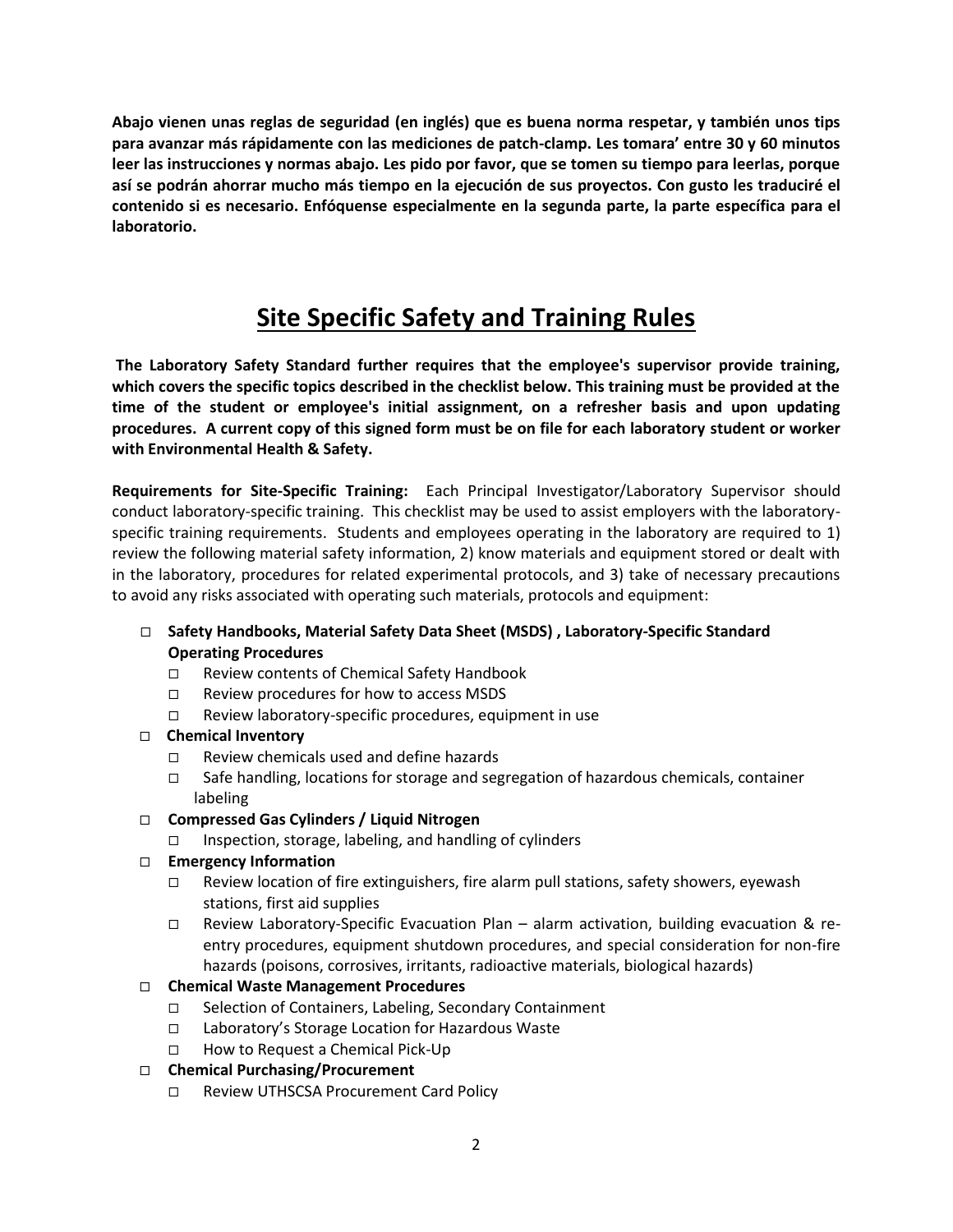- Laboratory's Procedures for Ordering Chemicals
- **Annual Laboratory Safety Evaluations** 
	- Review Results of Most Recent Lab Safety Evaluations and Corrective Actions
- **Laboratory Hygiene & Personal Protective Equipment** 
	- $\Box$  Personal Protective Equipment (PPE) Requirements for the Lab
	- Laboratory-Specific Housekeeping Procedures
- **Environmental Monitoring & Safety Equipment** 
	- $\Box$  Review Use of Specific Chemicals That Would Warrant Chemical Exposure Monitoring
	- □ How to Request Monitoring from Environmental Health & Safety
	- Review Laboratory Directional Airflow, Chemical Fume Hoods, Biological Safety Cabinets

# **Medical Surveillance**

 Review Laboratory-Specific Requirements - Hepatitis B Virus Vaccine, TB Skin Test, Baseline Serum Sampling, Respirator Use & Fit Test

# **Chemical Spills and Emergency Response**

- Review Laboratory-Specific Spill Response, Decontamination, Procedure for Reporting Injuries & Illnesses
- Review Recent Spills/Accidents/Injuries and Discuss Prevention Measures

The information contained in this Safety Module is meant to minimize the risk associated with operating in the laboratory. Non compliance with Safety Rules will be reported and enforced according with federal and state laws and by-laws. Although compliance with the rules described here is required, it is by no means warrantee of safety. Please, be always alert and use common sense when using any laboratory equipment, materials, and procedures. Refer to senior laboratory personnel, or to the principal investigator (Dr. Atzori, personal tel. 444 1739 256), whenever you have any doubt concerning how to operate in the laboratory.

#### **Site specific recommendations**

# **Laboratory of Neurophysiology, Pharmacology and Behavior, LNPB**

This is a list of rules, recommendations and suggestions for the activity in the Laboratory of Cell and Synaptic Physiology. Whether you are a visiting professor, a post-doctoral fellow, a graduate or undergraduate student or just a visitor collaborating with the laboratory, you are probably extremely busy. Still, it is important that you take your time to read all the safety related paragraphs, and all the other paragraphs relevant for your projects, and return one signed copy to the PI. I would recommend that you to read the document throughout.

#### **Activity**

The laboratory works on cellular and synaptic properties of cortical and subcortical circuits with focus on the neocortex. We use rodent animal models with a combination of electrophysiological techniques (patch-clamp on brain slices and in-vivo recording), neuroanatomy and behavior. Your contribution is important to the laboratory and, for the best yield out of your activity, it is important to observe a number of precautions. Most of the things indicated are just common sense, some other are meant to direct newcomers in the laboratory activity. All suggestions are given for avoiding actual laboratory problems previously occurred elsewhere.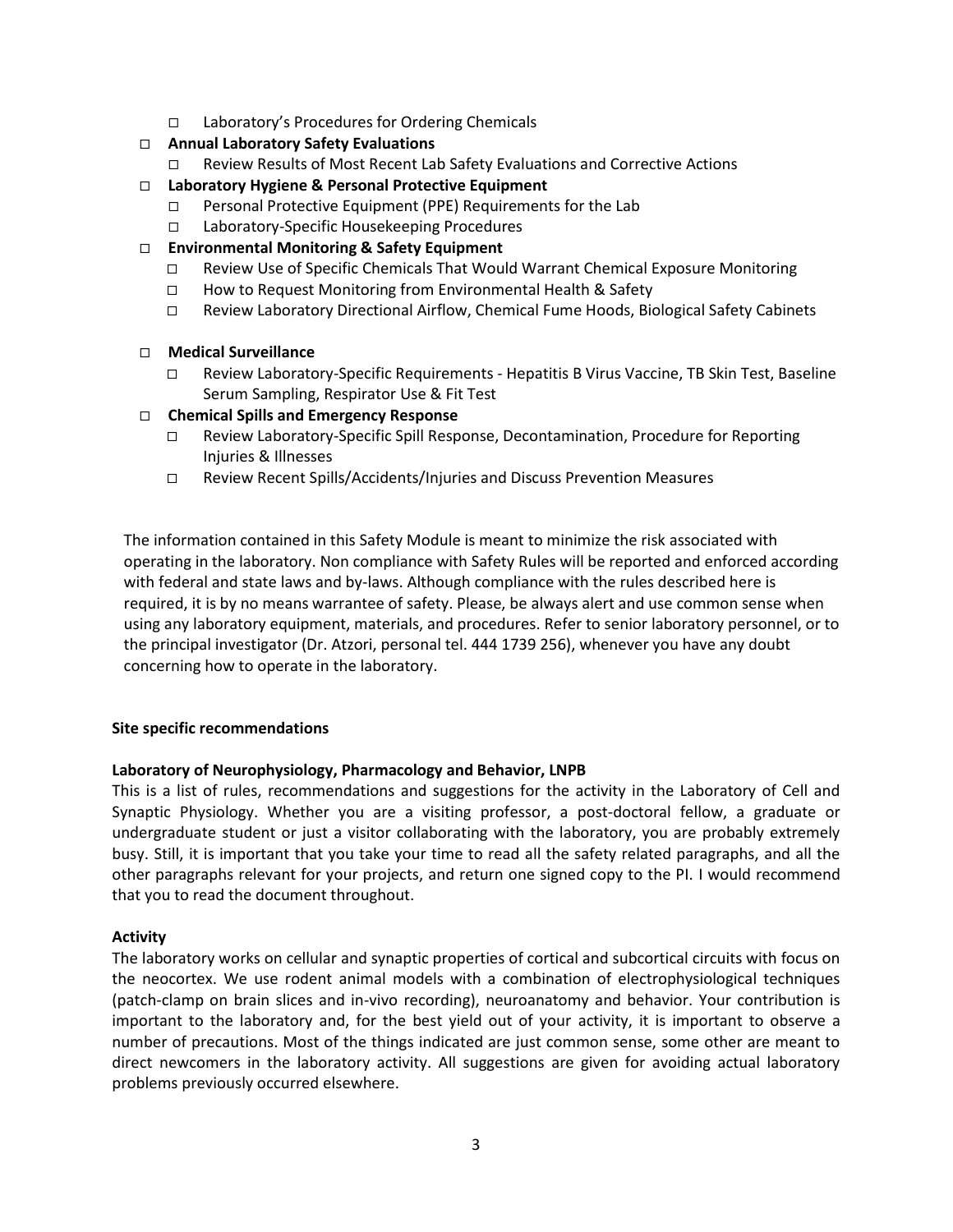### **General**

Listening to radio or music is allowed if all the persons inside the lab explicitly agree. Loud radio or music is not allowed in any way. The space in the lab is limited, so that people will have to work in strict physical contact with each other: please, take care of your personal hygiene. Please, limit the use of cell phones to the minimum possible, and in case of long calls, quit the lab space: your colleagues need not to witness your calls. Food and drinks are generally forbidden outside the student room, particularly when doing any experimental activity. Web-surfing and use of personal e-mail and is allowed, but should be limited to the minimal indispensable. It is absolutely forbidden to download music files and access adult web sites or use any UTD resources for illicit purposes. Please keep clean and ordered the working spaces. Thanks for helping to keep a healthy working environment!

# **Rules for Specific activities**

# **General activity, safety, and procedures**

The laboratory conducts experimental research on the role of neurotransmitters in the modulation of brain activity. Currently, a main line of our activity is the identification of cortical circuit activity is reversibly changed by the presence of neuromodulators. The effects of endogenous and exogenous chemicals are tested with behavioral and electrophysiological techniques in vitro and in-vivo. Main focus of the lab are the effects of Cholinergics, Monoamines and Cytokines.

The laboratory conducts experiments using multiple techniques and expertise. The nature of the investigation is such that many people may happen to interact, whether for collaborating on a common project, or for using shared equipment, tools, or just the being in the same facility for an any length of time. If you are reading this sheet you are probably a:

- Guest PI
- Post-doctoral fellow
- PhD, doctoral student
- Master student
- Undergraduate student
- Technician

Regardless of your role in the lab, and of the duration of your stay, please, read and respect the following rules:

#### **General**

- Have a clear scientific plan for your activity (it could be from simply prepare a project using the informatics resources, or to start and finish a series of targeted experiments for publication)
- Clean after yourself: you want to find an ordered environment. The only way to keep the environment tidy is if everyone cleans and reset all the used tools, and equipment (including glassware and capillars for electrode backfilling) clean and usable. In some cases not cleaning provokes rapid deterioration of equipment causing major monetary and time losses.
- Care about personal hygiene: you are working close to many other colleagues for many hours, remember that the nose is connected to the amygdala, a main emotional center. Refrain from talking loudly, it just irritates whoever is not interested, plus, some in-vivo experiments consist in the presentation of auditory stimuli: loud noises or voices can interfere with the experiment
- Most experiments in the lab require mechanical stability: do not touch recording setups by any means unless you are conducting the experiment. Do not produce unnecessary mechanical vibrations (no door or objects slamming)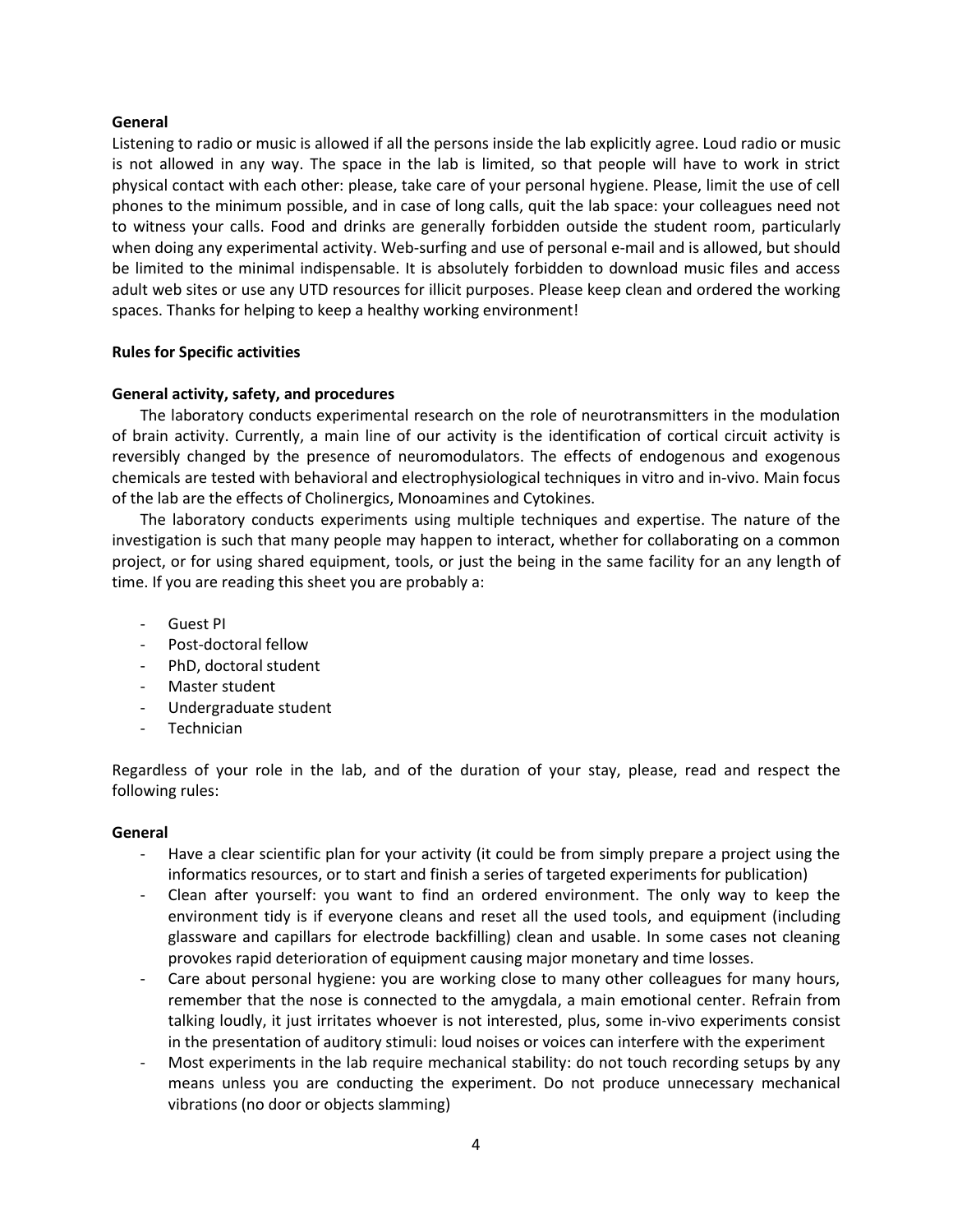- If lights are turned off there is a reason (typically for the use of light sensitive drugs: ask before turning lights on.
- If you are using oxygen or other gases, make sure that there are no leakages and that you close the supply before leaving.
- Turn off all electrical devices (including PCs) when you are done with the experiment.
- Actively participate to weekly lab meeting for discussing project advancements. It is the only opportunity happening on a regular basis for discussing also how to fix project-related problems.

# **Safety:** General Guidelines

Safety in the lab is the number-one priority for students, technicians, and researchers. To ensure laboratory safety, we have developed the set of regulations contained in this document. Every prospective lab member receives a copies of this document before joining the lab and is required to read and understand its contents. By signing and returning the last page, you affirm that you have read and understood this safety document. This document is to be kept in your notebook for reference.

Proper laboratory technique is essential to the education of successful scientist. Your success will depend on your attitude and conduct. An interest in your work, an understanding of its purpose and a clear interpretation of your results are essential to your success. The laboratory is a safe place to experiment if you are careful. You must assume responsibility not only for your own safety, but also other lab (team) members.

- All precautions need to be taken to avoid to injure, or otherwise induce short- or long-term physical damage to yourselves or anybody else, inside or outside the lab. If you have any doubt about the risks involved in using any laboratory substance or procedure, ask the PI.
- Whenever you use reagents, salts, or drugs, be aware of what are the dangers associated with the substance used. Some substances have potential for chemical damage to you and/or the environment, some other are biological toxins. **Use gloves** before using any potentially dangerous substance. **Dispose of the left over as required by the specific rules for the substance**. If you have any doubt, please ask the PI or other members of the lab who are acquainted with the use of the substance.
- **Sharp and needles need to be collected in a special container**. Do not leave them around after use, and make sure that even during use their presence is clearly identifiable, to avoid any possible risk of injury.
- **All substances need to be stored in their appropriate location** (safe boxes, 4C refrigerator, -20C refrigerator, -80C freezer, dessicator, or chemical storage shelves, trying to keep the alphabetical order).
- **Animals must be used according to UTD and state rules.** All animal users need to present proof of a tetanus shot to the UASLP and watch the animal training movies.

# **Animal anesthesia, sacrifice, must be performed using appropriate spaces and tools**.

Make sure that you:

Conduct yourself in a responsible manner at all times in the laboratory.

Plan your project in detail before you start experiments. Compute required amounts of reagents before you begin and familiarize yourself with the Material Safety Data Sheet (MSDS) for each reagent you plan to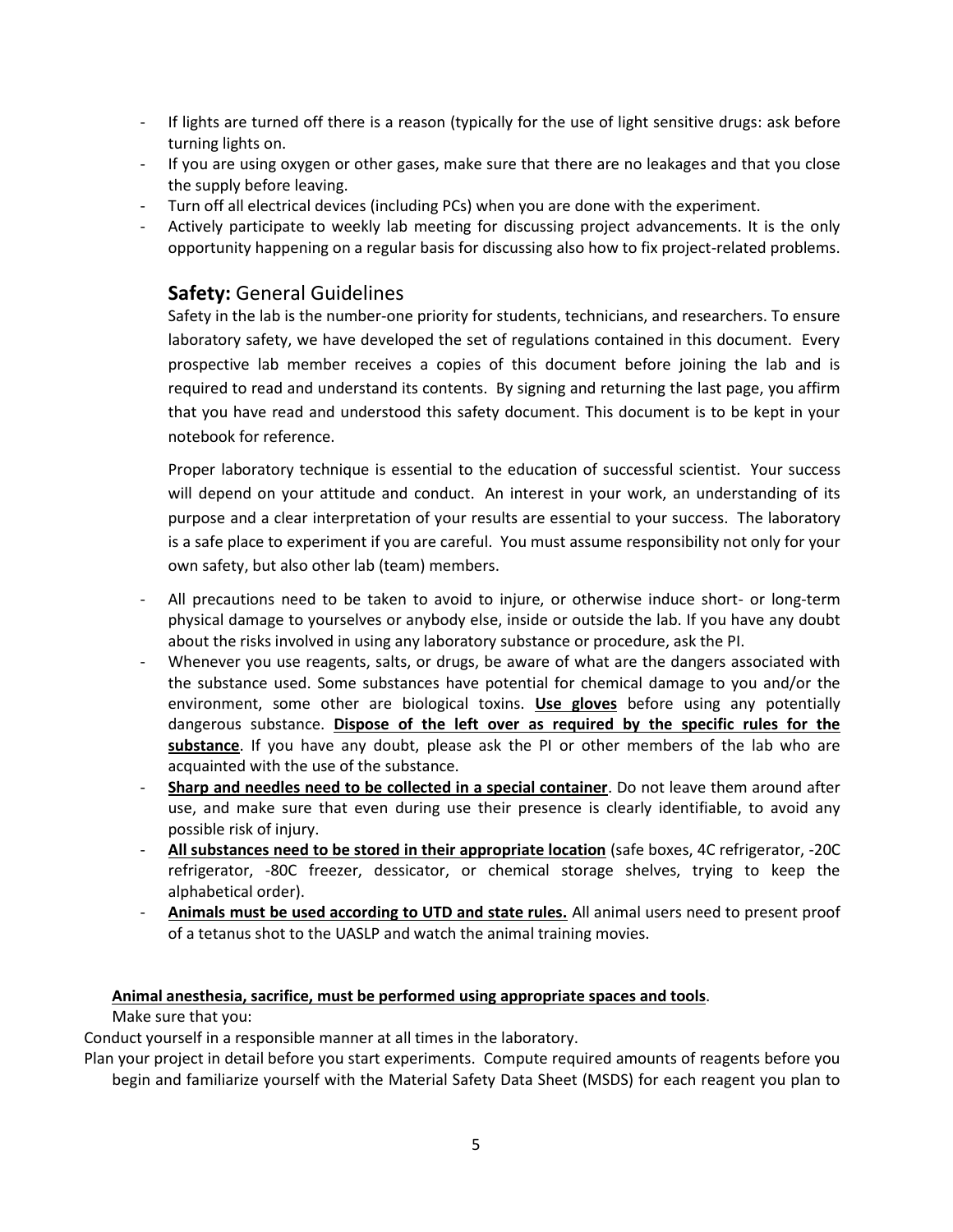use. Follow all written and verbal instructions (from senior lab personnel) carefully. If you do not understand the directions or part of a protocol, ask the lab member in charge before proceeding.

- If there are steps that require unusual safety precautions, avoid conducting these at times when you are alone in the lab.
- Do not eat food, drink beverages, except in the dedicated areas, or chew gum in the laboratory. Do not use laboratory glass- or plasticware as containers for food or beverages. Also, do not leave empty beverage cans, bottles, food wrappers, or food-service items in the lab.
- Safety glasses or goggles are required in the laboratory; lab coats are recommended and aprons are occasionally required for some protocols (e.g., handling hot acids). Appropriate hand coverings (e.g., latex or insulated gloves) should be worn in accordance with standard procedures. Avoid wearing expensive clothing to the lab and keep exposed skin to a minimum.
- Observe good housekeeping practices. Work areas should be kept clean and tidy at all times. Bring only your protocol instructions, worksheets, and/or reports to the lab bench. Other materials (books, purses, backpacks, etc.) should be left on desks or writing areas.
- Know the locations and operating procedures of all safety equipment including first aid kits, eyewash stations, safety showers, spill kits, fire extinguishers, and fire blanket. Know where the fire alarm and lab exits are located.
- Be alert and proceed with caution at all times in the laboratory. Use of iPods or similar personal audio devices is strongly discouraged. Notify senior research personnel immediately of any unsafe conditions.
- Dispose of all waste materials properly. Solid chemicals, electrophoresis gels, metals, matches, filter paper, and other insoluble materials must be disposed of in proper waste containers, not in the sink.
- Be familiar with appropriate disposal procedures for hazardous reagents. Check the label of a waste container twice before adding your chemical waste to the container. Update chemical waste logs.
- Razor blades, hypodermic needles, and other sharp objects must be disposed of in approved "sharps" containers. Cracked or broken glass should be placed in the special container for "Broken Glass."
- Labels and equipment instructions must be read carefully before use. Set up and use the prescribed apparatus as directed in the laboratory instructions provided by senior lab personnel.
- Keep hands away from your face, eyes, mouth, and body while using chemicals. Wash your hands with soap and water after working at the bench. Clean all work surfaces and equipment at the end of your experiment.
- Experiments must be personally monitored at all times. You will be assigned a laboratory station at which to work. Do not distract others or interfere with their laboratory experiments.
- Know what to do if there is a fire drill while working in the laboratory. In the event of fire, close reagent containers, turn off gas valves, electrical equipment, and fume hoods, if instructed.
- If you spill acid, strong alkali, or any other corrosive chemical on your skin or clothes immediately wash the area with large amounts of water (remember that small amounts of water may be worse that no water at all). After decontaminating yourself and your clothing, bring the incident to the attention of senior personnel. Use a spill kit to decontaminate floor or counter-top areas.
- Pooling water is a common hazard (e.g., freezer or refrigerator condensate). Mop up any standing water on the floor of the lab or in the vicinity of the lab.
- If you are the last person in the lab at the end of the day, ensure that: a) gas outlet valves are shut off; b) water faucets are off; c) your desk and bench top are clean; d) unused equipment and light is off.

# **Safety: Specific Rules**

The laboratory hosts a number of potentially dangerous substances and pieces of equipment. Following a few precautions will avoid any foreseeable problems: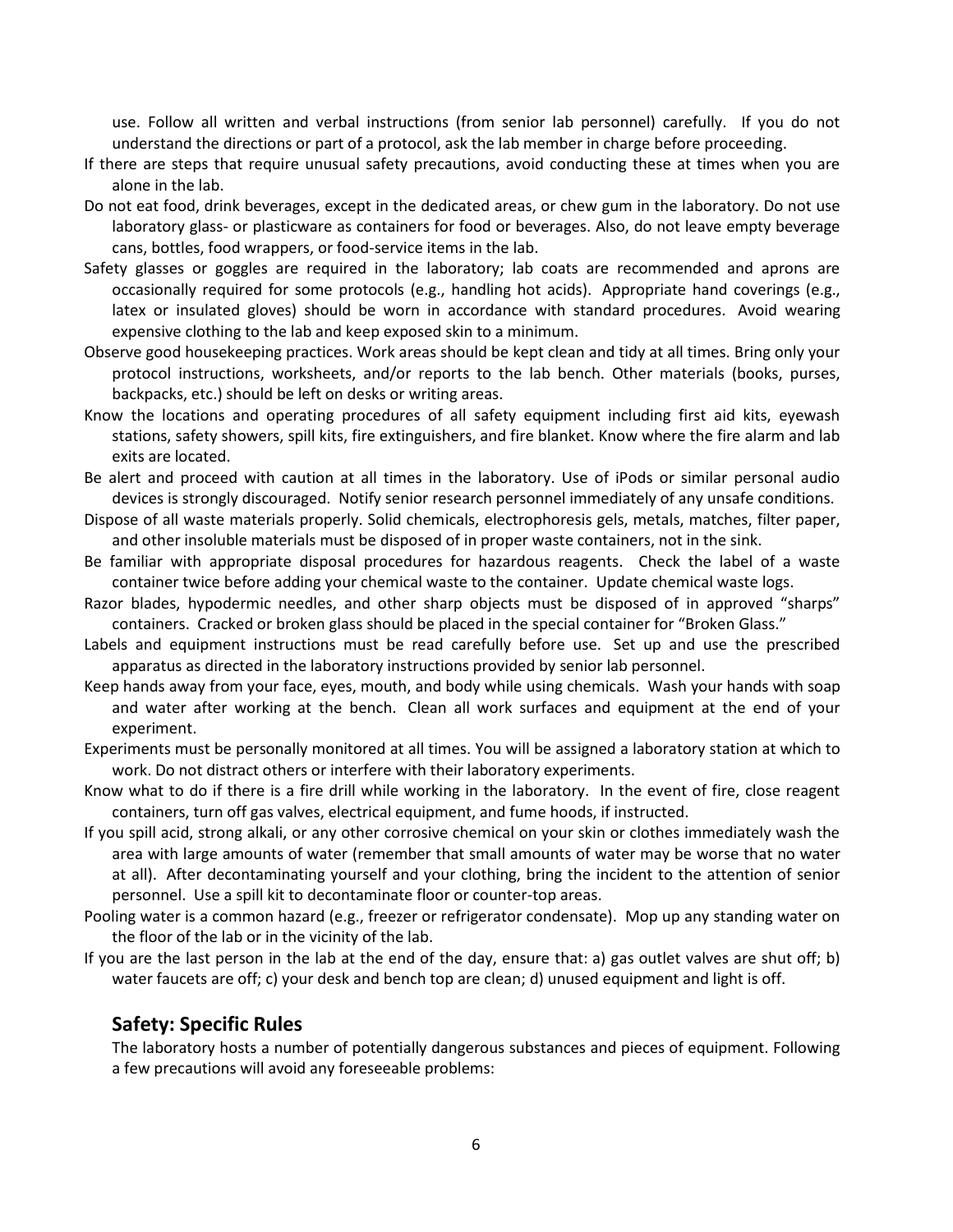*Chemicals*: again, always use gloves when handling any chemical substance, salt, toxin or enzyme. Never ingest, contact with skin or eyes or breathe any of the chemicals in the laboratory. Most substances are not dangerous but some might be highly toxic or carcinogenic. Many drugs have not been fully tested and might be toxic in unexpected ways, especially if contacted directly or by inhalation.

*Instruments*: always handle with care sharp objects and blades. Never be in a rush when handling sharp objects, blades or glassware. Electrical equipment should always be kept far from moist or water. Report any problems to your supervisor. In case of emergency for intoxication, wound, or electrical shock, call 9-1-1, or bring the injured person to the Emergency Room of the closest hospital (Hospital Lomas, Palmira 600, 78218 San Luis, S.L.P., u Hospital del Parque, Avenida Chapultepec).

#### **Personal Safety, Accidents, and Injuries**

Do not divulge personal information (home addresses, personal phone numbers, etc.) for any member of the group. Also, do not disclose a group member's whereabouts to any unfamiliar persons. Clear any lab visitors with the PI. Suspicious individuals (loiterers, etc.) should be reported to UTD police immediately. If you are working alone in the lab after hours, close and lock the front door. Keep a cell phone or the lab phone handy to call UTD police in an emergency. Report any accident (spill, breakage, etc.) or injury (cut, burn, etc.) to senior lab personnel immediately, no matter how trivial it may appear. If you or any lab member are hurt, immediately alert senior research personnel. Everyone should turn off burners and prepare to help if needed. Reagents in the eye(s) should be treated by washing with running water at an eyewash station for at least 20 minutes. Notify senior lab personnel immediately.

#### **Handling Laboratory Chemicals**

All chemicals in the laboratory are to be considered dangerous. Do not touch or taste any reagent. Intentional exposure to chemical fumes is discouraged unless advised by senior lab personnel. The proper technique for investigating chemical fumes (when instructed to do so by senior lab personnel) is to gently fan the air above the reagent toward your nostrils. Breathe normally. Double-check the label on chemical bottles before removing any of the contents. Tap out dry reagents onto weighing boats or weighing paper. Use a clean spatula to remove and discard excess reagent. Measure liquid reagents using a graduated cylinder (usually TD type). Never return unused chemicals to their original containers. Avoid inserting spatulas and pipets into stock reagent bottles. Follow proper procedures when using toploading and analytical balances (consult the respective manuals). Clean the balance of any chemical residue after use. If you are not familiar with balance maintenance procedures, see senior lab personnel for instructions before using the balances. Never use mouth suction to fill a pipet. Use a pipette bulb or pipet filler. Acids must be handled with extreme care. ALWAYS ADD ACID SLOWLY TO WATER, with slow stirring and swirling, being aware of the heat produced. Extreme heat generated by acid dissociation can cause solutions to boil, (e.g., with sulfuric acid.). Handle flammable hazardous liquids over a pan to contain spills. Never dispense flammable liquids anywhere near an open flame or source of heat.

Never take chemicals or other materials from the laboratory area except using approved transport methods. Exercise care when transferring acids and other chemicals from one part of the laboratory to another. Grip bottles securely or use an approved carrier.

#### **Handling Glassware and Equipment**

Inserting and removing glass tubing from rubber stoppers can be dangerous. Always lubricate glassware (tubing, thistle tubes, thermometers, etc.) before attempting insertion into a stopper. Protect your hands with towels or cotton gloves when inserting glass tubing into, or removing it from, a rubber stopper. If a piece of glassware becomes "frozen" in a stopper, take it to senior lab personnel for removal. When removing an electrical plug from its socket, grasp the plug, not the electrical cord. Hands must be completely dry before touching an electrical switch, plug, or outlet. Examine glassware before each use. Never use diry, chipped, or cracked glassware. Do not immerse hot glassware in cold water; it may shatter (even Pyrex). Report damaged electrical equipment immediately. Look for things such as frayed cords, exposed wires, and loose connections. Do not use damaged electrical equipment.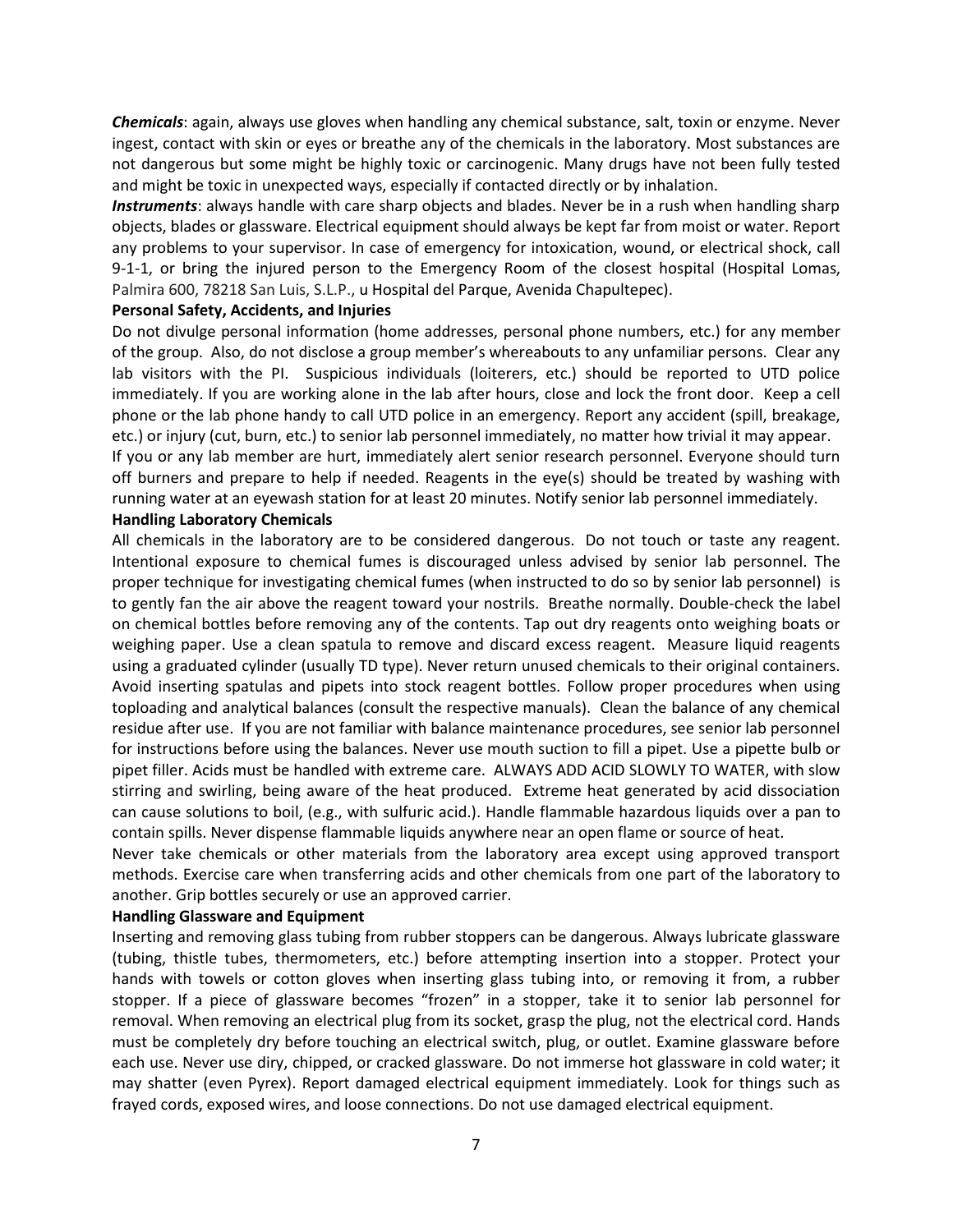# **If you do not understand how to use a piece of equipment, ask senior lab personnel for help.**

### **HANDLING FLAMES AND HEAT SOURCES**

SHOULD THE BUNSEN BURNER GO OUT, IMMEDIATELY TURN OFF THE GAS AT THE GAS OUTLET VALVE. If you wish to turn off the burner, do so by turning off the gas at the gas outlet valve first, then close the needle valve and barrel. Never reach over an exposed flame. Never leave a lit burner unattended. Never leave anything that is being heated or is visibly reacting unattended. Always turn the burner or hot plate off when not in use. You will be instructed in the proper method of heating and boiling liquids in laboratory glassware. Do not point the open end of a test tube being heated at yourself or anyone else. Heated metals, glass, and ceramics remain very hot for a long time. They should be set aside to cool on a trivet and then picked up with caution. Use tongs or heat-protective gloves if necessary. Determine if an object is hot by bringing the back of your hand close to it prior to grasping it.

# **Locate the closest laboratory shower, in case you need to use it after ignition of clothes, chemical spill over any part of your body, or any other safety need.**

# **Planning experiments**

The vast majority of difficulties can be avoided through careful planning of an experiment. Always consider all necessary controls before starting experiments. Without proper controls, the data obtained may be of no use, because they are impossible to interpret. If you have any doubts, questions or problems do not hesitate to ask senior laboratory personnel. It will help you to save time and sometimes it will help the lab to conserve other resources (reagents, glass- and plasticware, and other consumables).

### **Training**

Whether you are an experienced research or an undergraduate student or anything in between, you will are most likely carrying out a collaboration, and you have to interact strongly with a number of people. The laboratory is NOT a democracy: there is a hierarchy to follow in making decisions. Bearing this in mind, it is essential that all voices are heard before making important decisions, and we want to always maximize the well being of everyone, using simple behavioral rules, respecting everyone's activity.

If you are a student, you will probably have to learn one or more techniques from a person more senior than you in the lab. S**eniority does NOT involve age or academic rank, but only experience matured in the specific activity carried out** (for example a PhD or master student might have to learn and use a technique from an undergraduate student, this brings that particular undergraduate above him/her in the lab hierarchy. Teaching is an obligation associated with knowledge. The person in the upper hierarchical level is literally giving away his/her time, which could have been used to do another experiment, finishing a project, or for other academic or personal use. The person who learns owes to his/her teacher, and for this reason, whenever sharing resources, the teacher needs to be consulted prior to using sharing resources (animals, electrophysiology setups, slicers, or any other shared laboratory space or tool). The hierarchy relationship student-teacher is not absolute: the use of different techniques or expertise might occasionally involve an inversion of the parts (an electrophysiologist might teach his discipline to an anatomist and viceversa).

Because of the continuous need to exchange information (and not because you all are good persons) it is of paramount importance that everyone respects hierarchies, and everyone who is teaching them.

#### **Collaborations and authorships**

It is very rare that scientific project in biology are carried out by one person only. For this reason is important to understand a series of authorship rules. Scientific authorship does not obey simple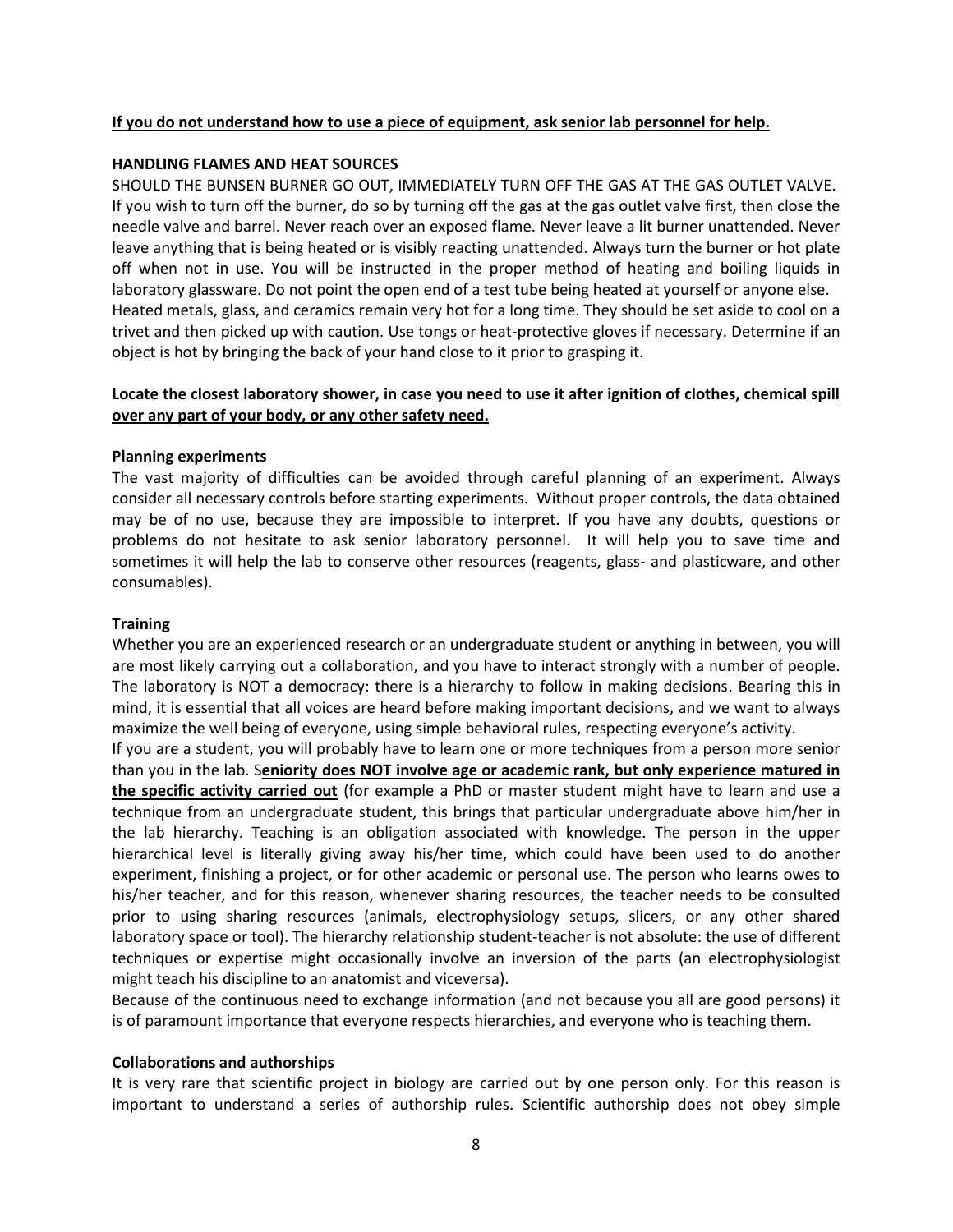mathematic rules and varies from field to field. It is currently tacitly accepted that all authors of a publication should be acquainted with the results and experimental details of the study, but only the first, and the corresponding author (which is usually the last) receive 100% of credit, unless otherwise specified. This rule ensures that every project has a main responsible who is in charge of the scientific execution (experiment planning analysis and realization, but is not necessarily involved in administrative and financial handling of the laboratory), and another person (typically the PI) who is in charge of the initiation of the project and of the administrative, legal, and financial aspects of the study. Other authors typically contribute with additional techniques (experimental or analytical), and/or with substantial intellectual contribution (suggest important experiments and or data interpretation). Authorship is the most important recognition of the work done, and it depends on many factors, some of them objective, some others more difficult to measure. For this reason authorship is the largest cause of serious friction between laboratory members. In order to avoid unnecessary distastes it is important to have a main responsible for every specific project, who will be the first author of the associated final manuscript. A person who is starting his/her activity be assigned one mentor/teacher and will be acknowledged in the work as co-author. Only when the person/student will be fully independent he/she will be eventually assigned a new project of which he/she will possibly be responsible.

#### **Different objectives for lab members.**

While the current research system has numerous limitations, we all have to accept to work with the constraints of the current model. This implies the acceptance of different levels of involvement of lab members in the laboratory activity: some undergraduate students only want to receive a short exposure to research for complying with the course requirements, some others want to learn a technique for professional development, pre-med student want to increase the probability to access med school by having an authorship in a publication, colleagues investigators have an interest in finishing a project and publishing the results for furthering their career. It is therefore natural that each person's scientific retribution will vary according to their commitment and capability. Please, understand this well, whatever the expectations from your work in the lab (if you are a PhD student working for your dissertation do not expect that every undergraduate is a genius devoting all his free time to carry out your crazy experiment, and if you are the undergraduate spending just a couple of afternoons on a project that does not advance do not expect to get much recognition of your work).

In spite of all the limitations, the laboratory intends to offer a service of quality to everyone willing to focus on an interesting project in our specific field, and likewise willing to dedicate his/her time and mental energy to it. The more time, dedication, and care you put in your project, the more you increase the probability of starting and completing a significant piece of work. I would estimate the typical payoff for a project in about 6-months to 2 year time for completing one significant project for a team of 2-5 people, from the start of the project to the production of a submittable manuscript. Large variations are typically due to partial time and lags in project continuation following interruption. In case of controversy, it is in everyone's interest that any issue is recognized and discussed among the interested persons, before the PI is involved. In no agreement is reached, the PI will make a decision on the issue.

#### **Recommendations for patch-clampers**

For those who are starting to use patch clamp electrophysiology, or even for those who use it routinely, I write here a check list that I would hope it is useful to fix bugs during working:

Symptom: no cells alive in the preparation Possible reasons:

Mistake in the preparation of the slice